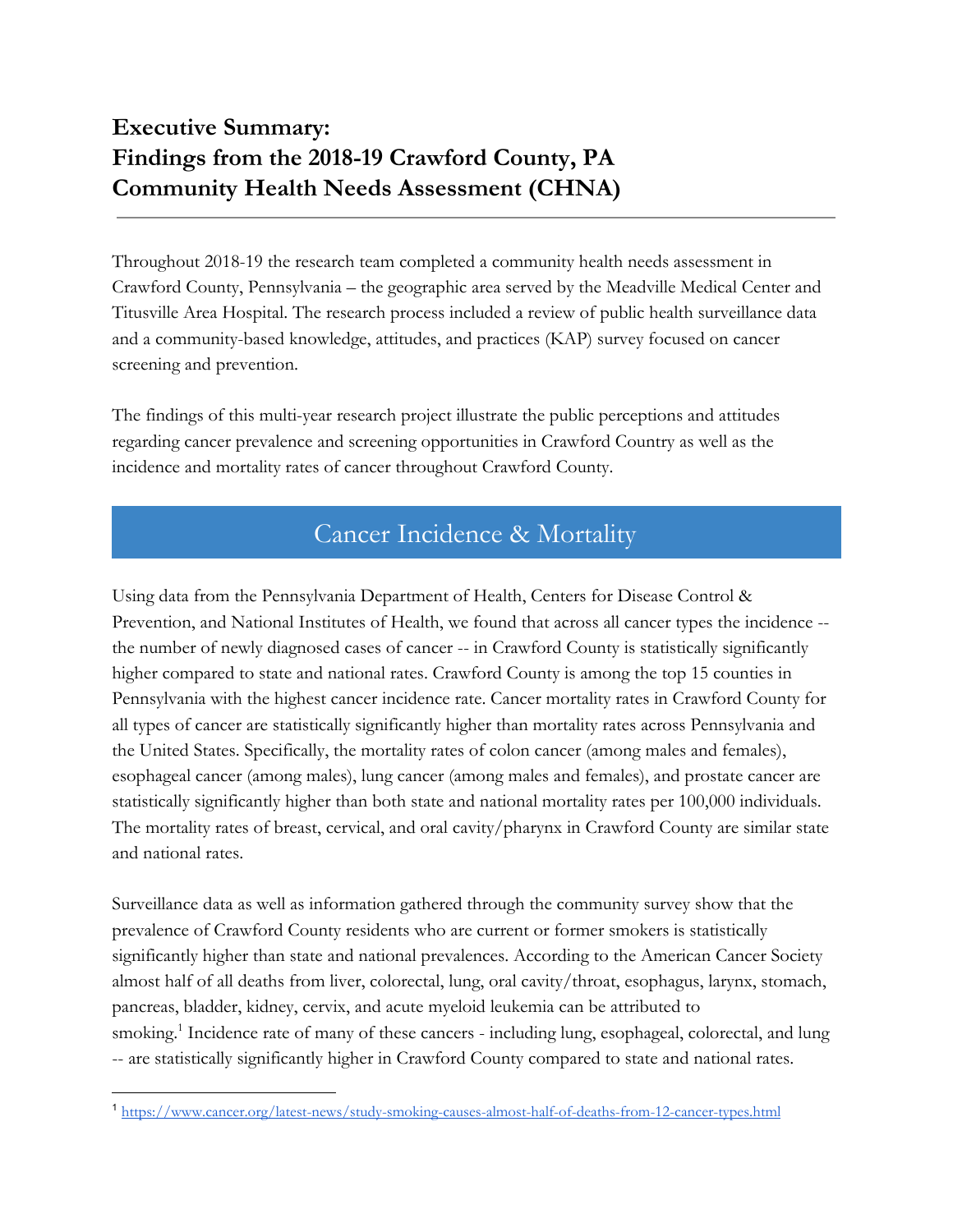The need for smoking cessation programs as well as access to screening tests for cancers associated with smoking need to be made widely available throughout Crawford County. Efforts to motivate and encourage smokers to work with a primary care physician/provider to screen for cancer also needs to be a community health priority.

## Knowledge & Attitudes of Cancer Screenings

Through the 2018-19 community survey, it was determined that 78 percent of adults 18 years of age and older in Crawford County have a primary care physician/provider (PCP). While this is the majority of adults in the county, it is important to make note of the following two findings:

- 1. The patient to PCP ratio in Crawford County is 1,602:1. This means that there is only one PCP for every 1,602 patients across the county. This ratio has increased by approximately 5 percent between 2017 to 2018; meaning there are fewer PCPs in the county and the ratio of patients to PCPs is getting larger.<sup>2</sup>
- 2. During the previous (2015-16) community health needs assessment survey, we found that 92 percent of adults aged 18 years of age and older had a PCP. In the past three years, the percent of adults reporting that they have a PCP decreased by 14 percent.

The increasing ratio of patients to PCPs combined with the decreasing number of adults reporting having a PCP has the potential for a perfect storm related to cancer screening, incidence, and mortality in Crawford County. The 2018-19 Community Health Needs Assessment found that individuals with a PCP were more likely to talk about, understand the importance of, and get the appropriate cancer screening tests. Individuals who reported not having a PCP were less likely to have or understand a cancer screening test.

While in certain instances (discussed at length in the full report), education-level and having private healthcare insurance increased an adult's understanding and willingness to be screened for cancer, across the board for all cancer types and each screening test, we found that those who had a PCP were more likely to be screened than those who did not report having a PCP regardless of education-level or type of healthcare insurance.

With a 14 percent drop in the number of adults reporting a PCP between 2015-2019, it is possible that the proportion of adults in Crawford County getting the appropriate cancer screening tests

<sup>2</sup> <https://datausa.io/profile/geo/crawford-county-pa/#health>